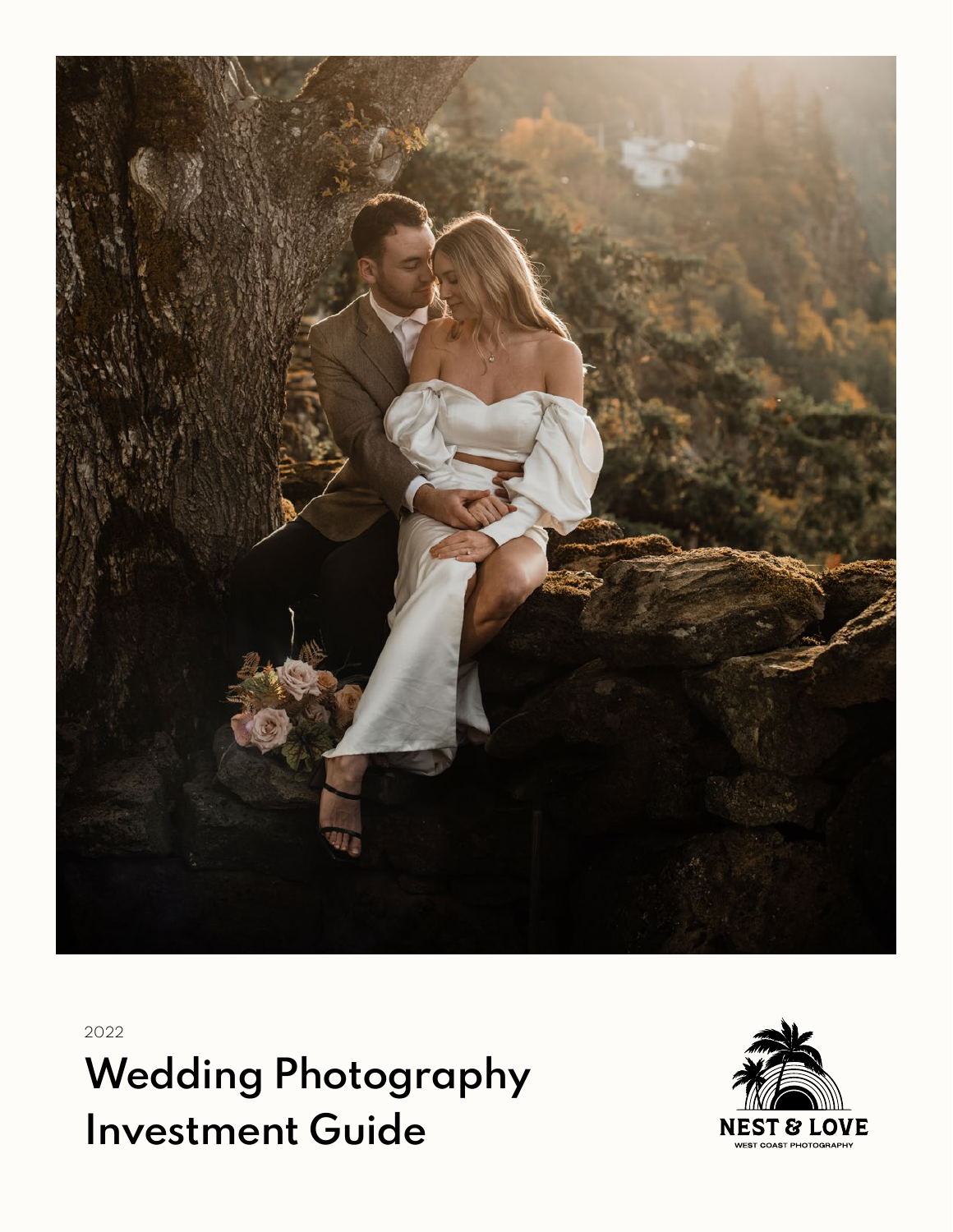







# Hey!

Thanks for considering me to capture the big day and, most importantly, congratulations!

This guide gives you the basics of what to expect when working with me, but if you're a laid-back fun-seeker that isn't afraid to get a little messy, we're a great match. Sound good? Let's chat.

## My Booking Process

Finding the right photographer is a bit like dating. In general, here's how that pans out.

- 1. Fill out my contact form on my website (nestandlove.com/contact). It's quick and easy, I promise.
- 2. Share jokes, obsessions and get to know each other. Example: I love tacos, margs & dogs.
- 3. Nail down your date and package. Then sign on the dotted line and pay deposit.
- 4. Plan, coordinate, answer questions & prepare for the big day.

## Frequently Asked Questions

## How long until I get my photos?

3-4 weeks on average. Rush Editing and Sneak Peeks are available for an added fee.

## Do I need an engagement session?

No, but they're highly recommended! These give us an opportunity to meet and do a dress rehearsal before the big day.

## How do I get my files?

Final edited files are provided digitally via an online proof gallery. When your photos are ready, you'll be sent access instructions and be able to download or order prints.

## Do I get RAW files?

Short answer? No. As an anecdote, a photographer providing RAW files is like a chef serving undercooked food. It doesn't taste good and nobody is happy in the end.

# Photography Packages

| Includes: 4 Hours of Coverage, Professional  |
|----------------------------------------------|
| Editing, 150+ Digital Images, Online Gallery |

Essentials ........................................ \$3,425

Includes: 8 Hours of Coverage, Engagement Session, Professional Editing, 350+ Digital Images, Online Gallery

## Love Luxe Extras

| Additional Coverage  \$375/hr |
|-------------------------------|
| Second Photographer\$125/hr   |
| Engagement Session \$425      |
| Bridal Boudoir Session \$499  |
| 3-Day Rush Editing  \$750     |
| Social Media Sneak Peek\$175  |

All pricing is subject to change without notice. All wedding packages require a non-refundable deposit of \$500. Visit nestandlove.com for the most up-to-date pricing.

# Albums & Prints

Beautifully designed and professionally printed albums, prints and canvases are available for an added cost. Inquire for more information.

# Let's Chat & Connect

Call/Text: (425) 985-5761 Email: info@nestandlove.com



@nestandlove / nestandlove.com